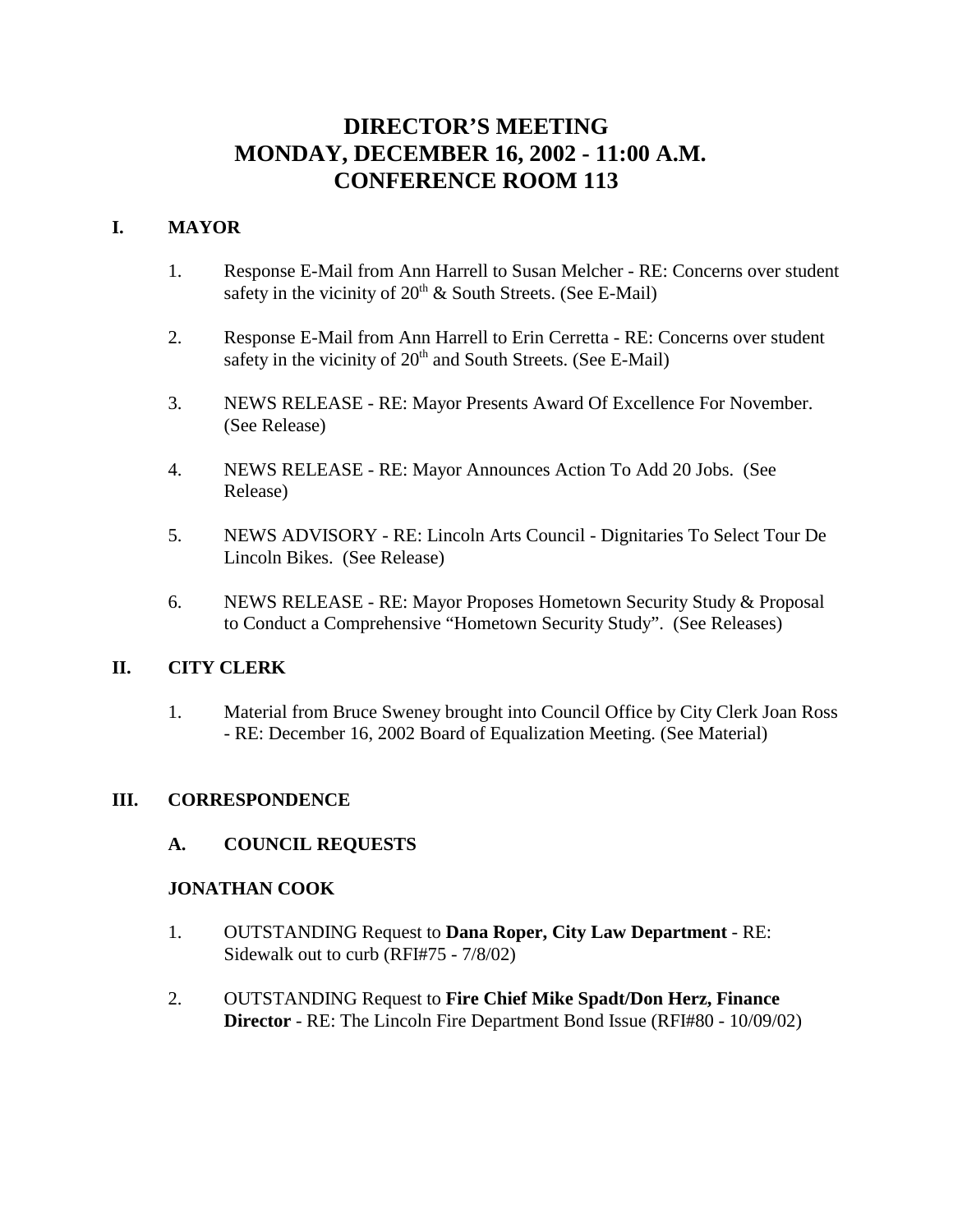# **JON CAMP**

- 1. OUTSTANDING Request to Allan Abbott, Public Works & Utilities Director**/ Lynn Johnson, Parks & Recreation Director** - RE: Bike path tunnels (RFI#78 - 10/02/02). — **1.) SEE RESPONSE FROM ROGER FIGARD, PUBLIC WORKS & UTILITIES DEPARTMENT RECEIVED ON RFI#78 - 10/11/02**
- 2. Letter from Mike Miriovsky, Executive Director, Emergency Medical Services to Jon Camp - RE: In response to your request for information dated December 16, 2002 in reference to the newly created position of Ambulance Worker I and Ambulance Worker II. (See Material)

# **TERRY WERNER**

- 1. OUTSTANDING Request to **Allan Abbott, Public Works & Utilities Director**/ Larry Worth, StarTran - RE: HandiVan Complaint (RFI#73 - 10/16/02). — **1.) SEE RESPONSE FROM LARRY WORTH, STARTRAN RECEIVED ON RFI#73 - 10/22/02**
- 2. OUTSTANDING Request to **Don Herz, Finance Director**/Police Chief Tom Casady - RE: Parking Meters and Tickets (RFI#79 - 11/15/02). — **1.) SEE RESPONSE FROM CHIEF CASADY, LPD RECEIVED ON RFI #79 - 11/26/02**

# **ANNETTE McROY**

1. Request to Public Works & Utilities Department - Parking Manager, Ken Smith/Margaret Remmenga - RE: The Downtown Marketing Plan for Parking (RFI#121 - 12/04/02). — **1.) SEE RESPONSE FROM KEN SMITH, CITY PARKING MANAGER RECEIVED ON RFI#121 - 12/11/02**

# **B. DIRECTORS AND DEPARTMENT HEADS**

# **FINANCE/CITY TREASURER**

1. Material from Don Herz, Finance Director & Melinda J. Jones, City Treasurer - RE: Resolution & Finance Department Treasurer Of Lincoln, Nebraska - Investments Purchased December 2 Thru December 6, 2002.

# **PUBLIC WORKS & UTILITIES DEPARTMENT**

1. E-Mail from Nicole Fleck-Tooze with response from Thomas S. Shafer, Design Engineer - RE:  $84<sup>th</sup>$  & Pioneers. (See E-Mail)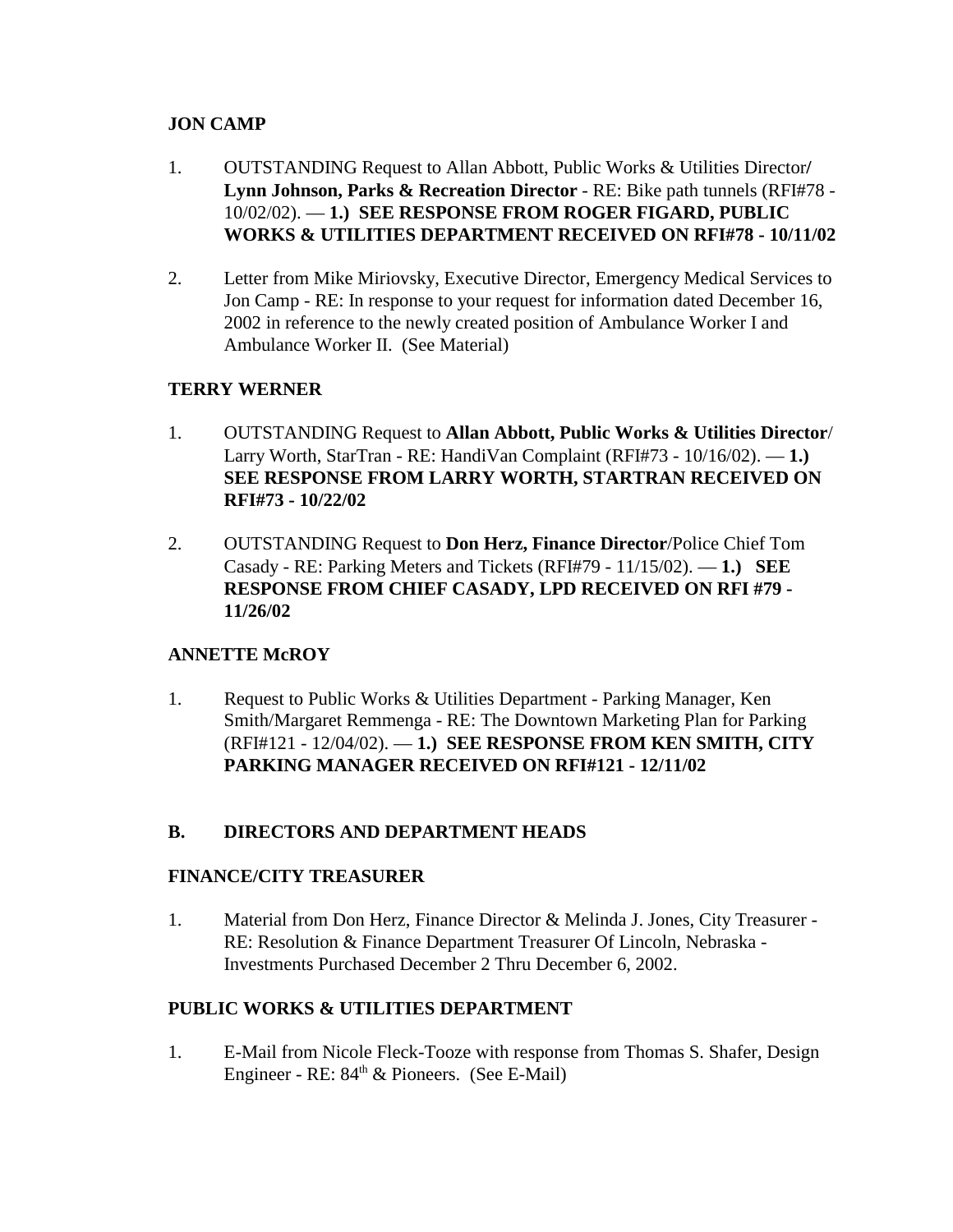2. Public Works & Utilities Advisory - RE: Alley Paving Project To Start - The East-West Alley within the block bounded by Antelope Creek and 25<sup>th</sup> Street from "H" to "J" Streets is scheduled to be paved. (See Advisory)

# **C. MISCELLANEOUS**

- 1. Letter from Philip M. Wittig RE: The Cable TV Rates in Lincoln increasing on December  $31<sup>st</sup>$ . (See Letter)
- 2. E-Mail from Erin Cerretta RE: Traffic Safety  $20<sup>th</sup>$  Street. (See E-Mail)
- 3. E-Mail from Kevin McCarville RE: To vote against Impact Fees for Lincoln at this time. (See E-Mail)
- 4. E-Mail from Craig M. Chesnut, President, Summit Homes, LLC RE: Impact Fees. (See E-Mail)
- 5. E-Mail from Shirley A. Neely RE: Impact Fees. (See E-Mail)
- 6. E-Mail from Brian Nehe RE: Hometown Security Study. (See E-Mail)
- 7. Letter from Jayne Snyder, Chair, Pedestrian/Bicycle Safety Committee to Jim Pearson, Enhancement Program Director, Nebraska Department of Roads - RE: The Committee passed a motion at it's December 10, 2002 meeting to strongly endorse the City of Lincoln's two applications for Transportation Enhancement Funds. (See Letter)
- 8. Letter & Proposed Ordinance from Mark Munger, Local 644 & Ed Sheridan, LPU, Lincoln Firefighters Association - RE: This ordinance will allow for the adoption of a Board of Trustees that will permit for independent governance of the Police & Fire Pension system. (Council received their copies of the letter & the proposed ordinance in their Thursday packet on 12/12/02) (Copy of the Proposed Ordinance is on file in the City Council Office).
- 9. E-Mail from Larry & Gloria Larson RE: Street Naming in the Northern Woods Development. (See E-Mail)
- 10. E-Mail from Robert C. Ripley, President, Country Club Neighborhood Association - RE: Impact Fee Support. (See E-Mail)
- 11. E-Mail from Bob Ripley & Stacy James RE: Impact Fee Support. (See E-Mail)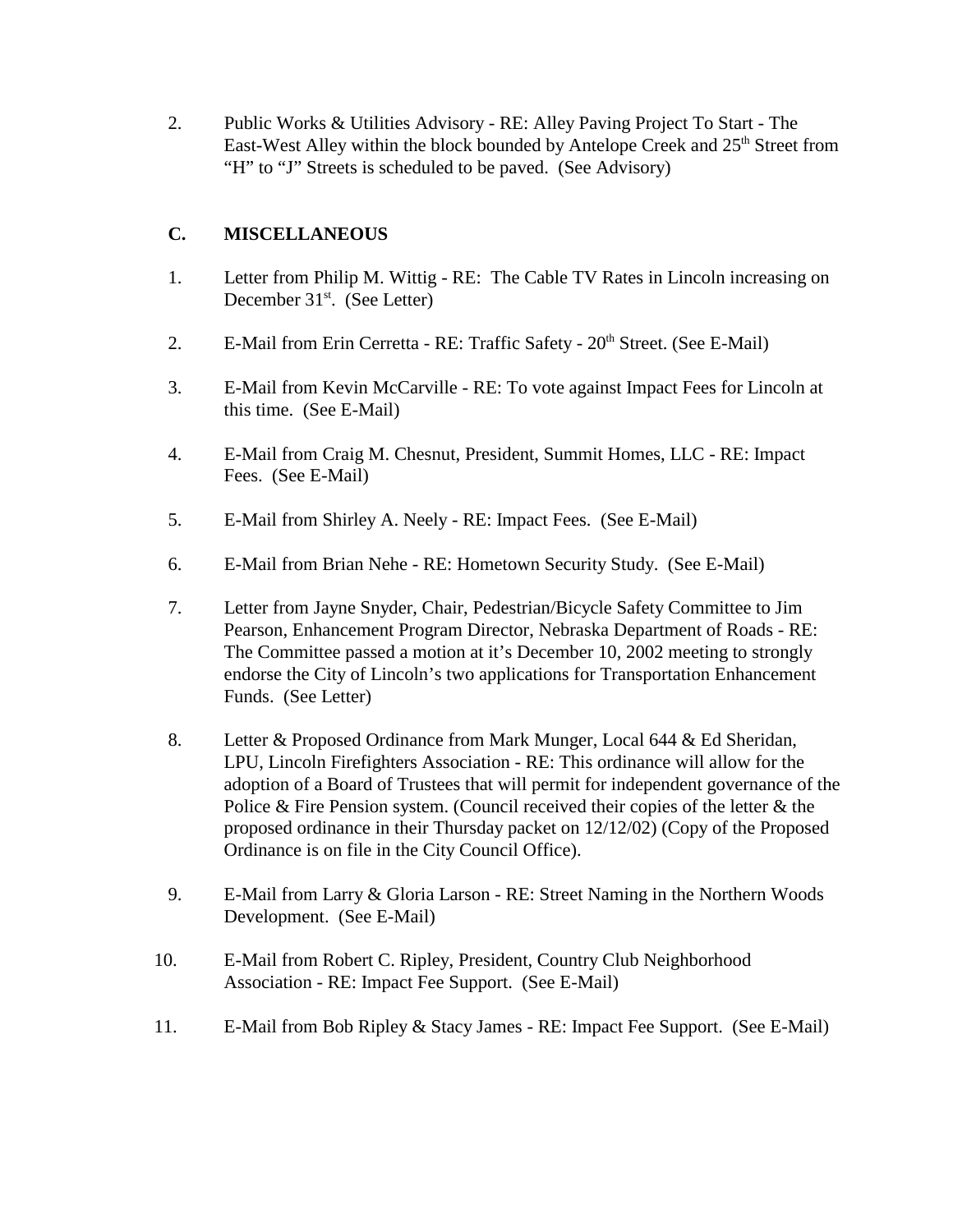# **IV. DIRECTORS**

# **V. CITY COUNCIL MEMBERS**

# **VI. ADJOURNMENT**

da121602/tjg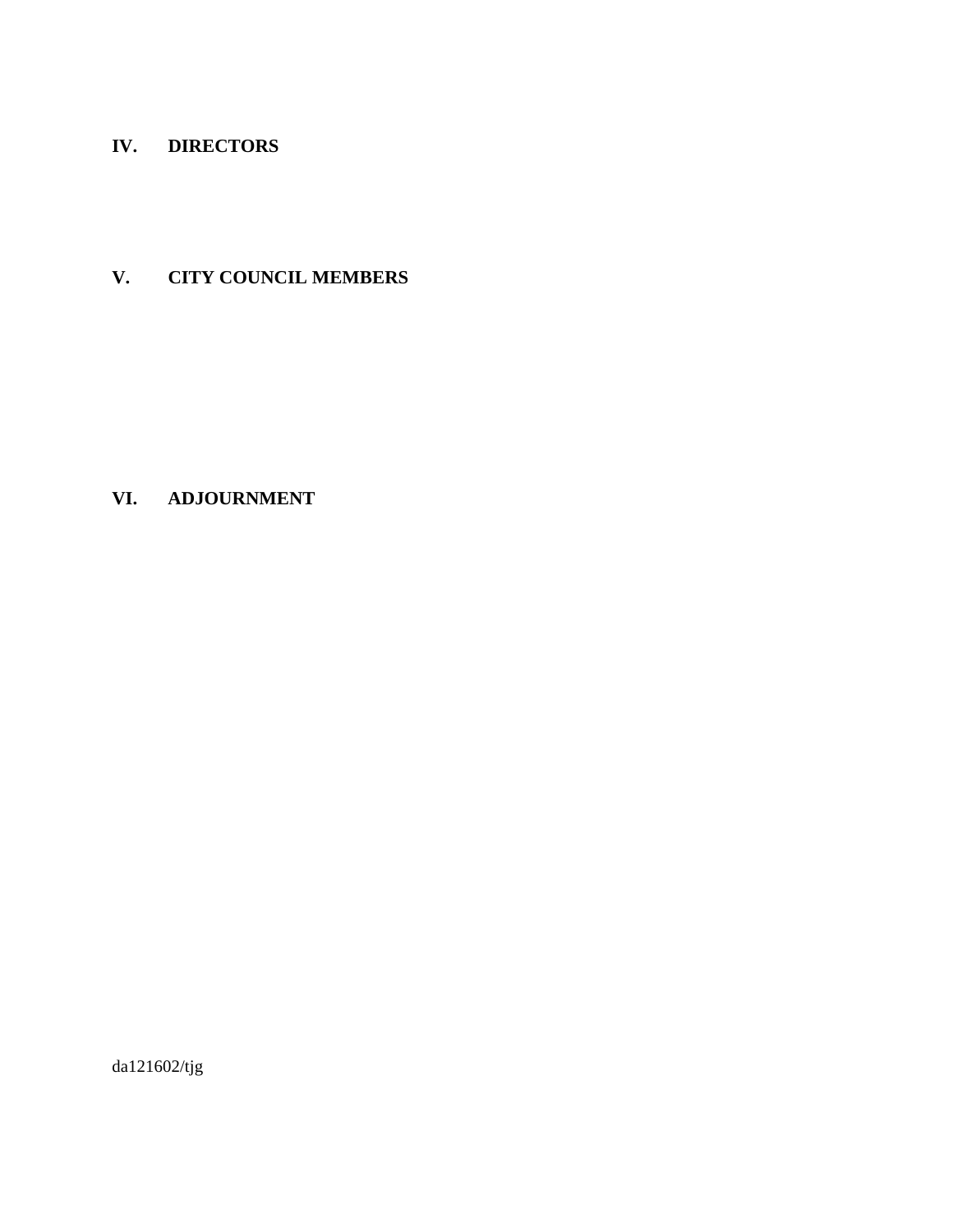## **DIRECTOR'S MEETING MINUTES MONDAY, DECEMBER 16, 2002 CONFERENCE ROOM 113**

**Council Members Present:** Jonathan Cook, Chair; Jon Camp, Vice-Chair; Coleen Seng, Annette McRoy, Terry Werner, Glenn Friendt.

#### **Council Members Absent:** Ken Svoboda

**Others Present:** Mayor Don Wesely, Mark Bowen, Lin Quenzer, Corrie Kielty, Mayor's Office; City Clerk, Joan Ross; Dana Roper, City Attorney; Directors and Department Heads; Darrell Podany, Aide to Council Members Camp, Friendt, & Svoboda; Tammy Grammer, City Council Staff and Nate Jenkins, Lincoln Journal Star Representative.

#### **I. MAYOR**

Mayor Don Wesely stated to Council that they do have for them some material from Allan Abbott, Lynn Johnson and Marvin Krout on the amendments that have been submitted regarding the Impact Fee Ordinances. [Some material was passed out to the Council regarding the Implications of Proposed Amendments to the Impact Fee Ordinance; Category Exemption for Annexation Agreements and the Water System Impact Fee Schedule]. Mr. Cook stated that a little bit later in the meeting, if people have questions about it they will discuss it at that time. Mayor Wesely stated to Mr. Cook 'sure'. [Copy of all the material is on file in the City Council Office]

Mayor Don Wesely stated to Council that Steve Hubka is here and they want to remind everybody again that on Thursday they have their Budget Retreat. Mayor Wesely stated to Council that their understanding is that they don't want presentations other then just the forecast and the general budget and they want to have more of a general discussion. Mayor Wesely stated to Council that they are planning to have the Directors there, so as the discussion goes on there will be resources, but if there's more information about what they expect from them on Thursday this would be a good time to let them know. Mr. Cook stated to Mayor Wesely that they might talk about it a little bit more at the "Noon" Meeting today. Mayor Wesely stated to Council that if there are expectations for information to be prepared they will need to know that. Mr. Cook stated to Mayor Wesely 'yes', he agrees.

Mayor Don Wesely stated to Council that Lynn Johnson has some news regarding the underpasses that he wants to share with them. [Lynn Johnson passed out to Council a memo about the Resolution regarding TEA-21 Grant Applications for Commuter/ Recreation Trail Crossings under So. 84<sup>th</sup> Street and Old Cheney Road] Lynn Johnson stated to Council that they have submitted for \$1 million of the Federal transportation enhancement funds for funding assistance for the two underpasses, one that would go under So. 84<sup>th</sup> Street and the other one under Old Cheney Road, which is the Antelope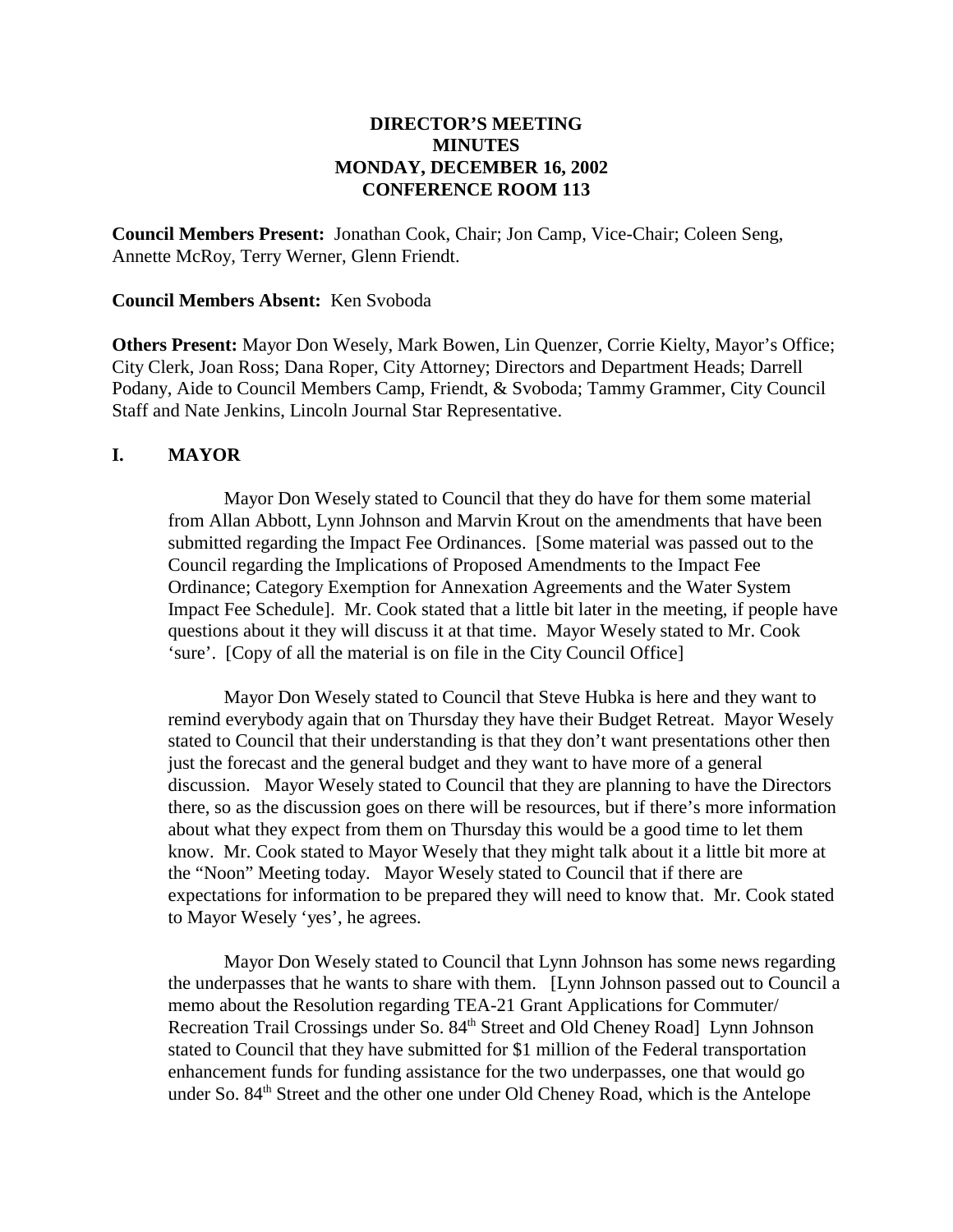Creek Trail. Mr. Johnson stated to Council that there was 34 projects submitted and there were in excess of \$10 million of funds requested, with approximately \$3.5 million of enhancement funds available. Mr. Johnson stated to Council that the two projects were ranked 28 & 29, so obviously, they were not ranked high enough to be eligible for funding. Mr. Johnson stated to Council so therefore, the purpose of the memo is to request that the proposed Resolution endorsing the grant applications be withdrawn. Mr. Johnson stated to Council the bigger implication of this Committee is what they have said and what they have told them that they don't like funding these underpasses when they are part of an Associated Road Funding. Mr. Johnson stated that they think the road funds should pay for them and he indicated that they have got a significant number of underpasses identified in the Comprehensive Plan, so they really have to figure out how to get them funded or they need to amend the Comprehensive Plan to take them out. Mr. Johnson stated to Council that in his opinion these are two critical underpasses, which he has expressed in their first conversations that these provide walking access to a new Elementary School site immediately to the east and [inaudible], so they are going to continue to try and figure out a funding alternative on it.

City Clerk Joan Ross stated to Council that this is Item 44 [Approving applications of the Parks and Recreation Department for two T-21 grant applications for Federal Transportation funds for pedestrian underpasses along the future Antelope Creek Trail under South 84<sup>th</sup> Street and Old Cheney Road] on their Agenda, so they can take care of it today. Discussion continued with Council, Lynn Johnson, Allan Abbott and Police Chief Casady on this issue with comments and questions from the Council. Following discussion, Allan Abbott stated to Council that they need to make a decision on this very soon because the contract is going [inaudible] next construction season. Lynn Johnson stated to Council that their task over the next couple of weeks is to try to figure out what funding options they have on it. Mr. Camp asked Mr. Johnson and Mr. Abbott what is their timetable and when does this need to be decided. Mr. Abbott stated to Mr. Camp that they hope to get it under construction this summer for this coming up construction season, so they have to make the call. Mr. Camp asked Mr. Abbott if he could give them a timetable on the latest that they can make the call. Mr. Abbott stated to Mr. Camp that he will. Mr. Camp stated to Mr. Abbott okay. [Copy of this memo is on file in the City Council Office]

Mayor Don Wesely stated to Council that on Antelope Valley and asked Allan Abbott if he wanted to talk about it again. Allan Abbott stated to Council that on Antelope Valley the  $1<sup>st</sup>$  project is done by the Corps, which is the very Northern piece of the channel was awarded today and so the construction will begin early next year, but what early means, he doesn't know for sure that's what they said. Mr. Abbott stated to Council so the project was awarded and the Corps will begin construction on the first part of the Antelope Valley channel next year, which is very good.

1. Response E-Mail from Ann Harrell to Susan Melcher - RE: Concerns over student safety in the vicinity of  $20<sup>th</sup>$  & South Streets. — NO COMMENTS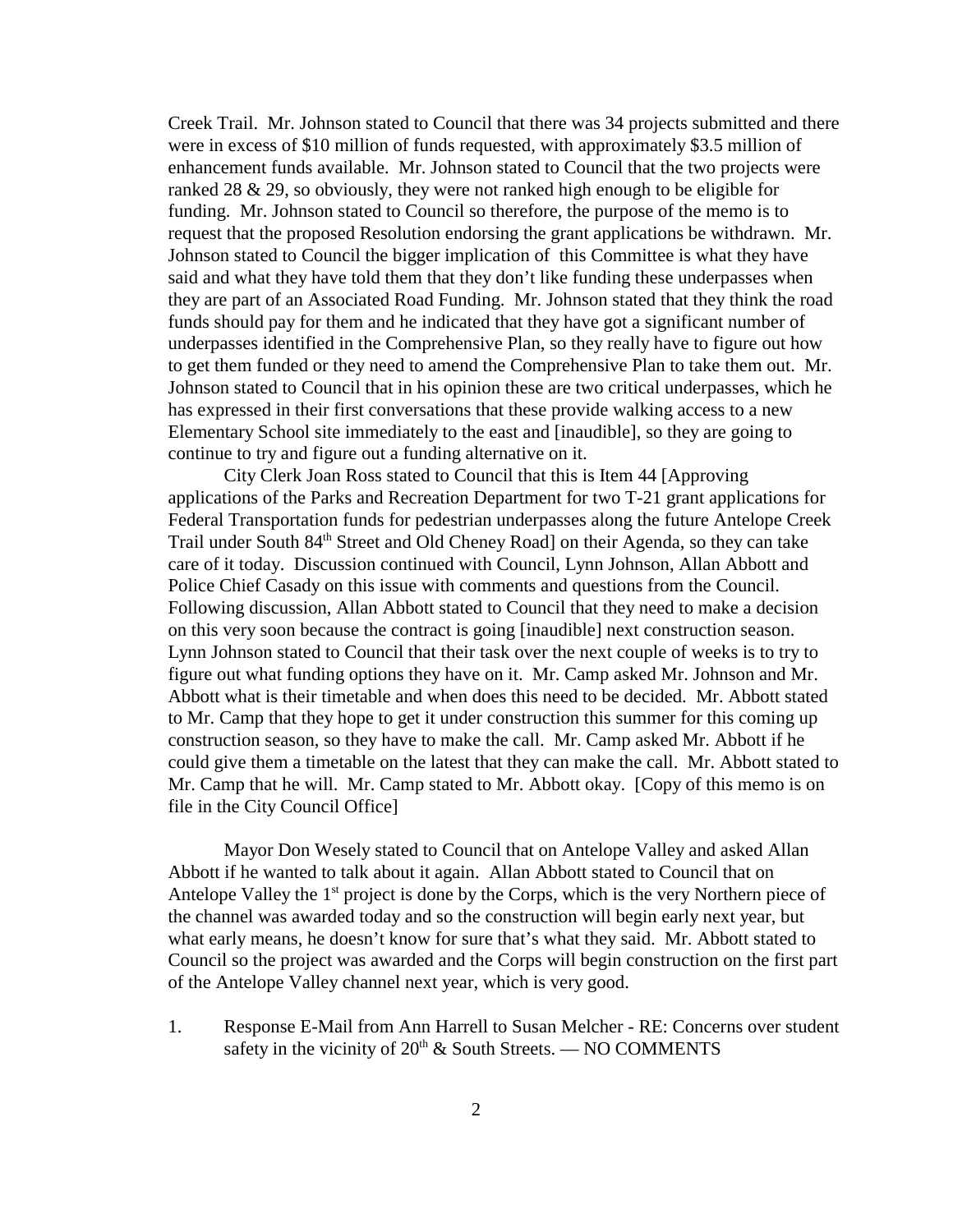- 2. Response E-Mail from Ann Harrell to Erin Cerretta RE: Concerns over student safety in the vicinity of  $20<sup>th</sup>$  and South Streets. — [Response to E-Mail under "III. Correspondence - C. Miscellaneous Item #2]
- 3. NEWS RELEASE RE: Mayor Presents Award Of Excellence For November. NO COMMENTS
- 4. NEWS RELEASE RE: Mayor Announces Action To Add 20 Jobs. NO **COMMENTS**
- 5. NEWS ADVISORY RE: Lincoln Arts Council Dignitaries To Select Tour De Lincoln Bikes. — NO COMMENTS
- 6. NEWS RELEASE RE: Mayor Proposes Hometown Security Study & Proposal to Conduct a Comprehensive "Hometown Security Study". — NO COMMENTS

## **II. CITY CLERK**

City Clerk Joan Ross stated to Council that Items 1 & 2 [Application of Colorado Hospitality Services, Inc. dba "Best Western Airport Inn" for a Class "C" liquor license at 3200 N.W. 12<sup>th</sup> Street; and Manager application of Leo Scherer for Colorado Hospitality Services, Inc. dba "Best Western Airport Inn" at 3200 N.W. 12<sup>th</sup> Street] are related, so she will call these two items together.

City Clerk Joan Ross stated to Council that Items 4 & 5 [Application of BJT, L.L.C. dba "The Office" for a Class "I" liquor license at 1211 "O" Street; and Manager application of Juliana Buller for BJT, L.L.C. dba "The Office" at 1211 "O" Street] are related, so she will call these two items together.

City Clerk Joan Ross stated to Council that in regards to Item 9 [Accepting the report of new and pending claims against the City and approving disposition of claims set forth therein for the period of November 16-30, 2002] there is a motion to amend that they should have received in their packets.

City Clerk Joan Ross stated to Council the only other thing that she had for them was the motion to withdrawal Item 44, which they discussed earlier. [under "I. Mayor"] (See that discussion)

City Clerk Joan Ross stated to Council that she passed out to them the 'Miscellaneous Referral Sheet' and that's all she has for them, unless someone has something else.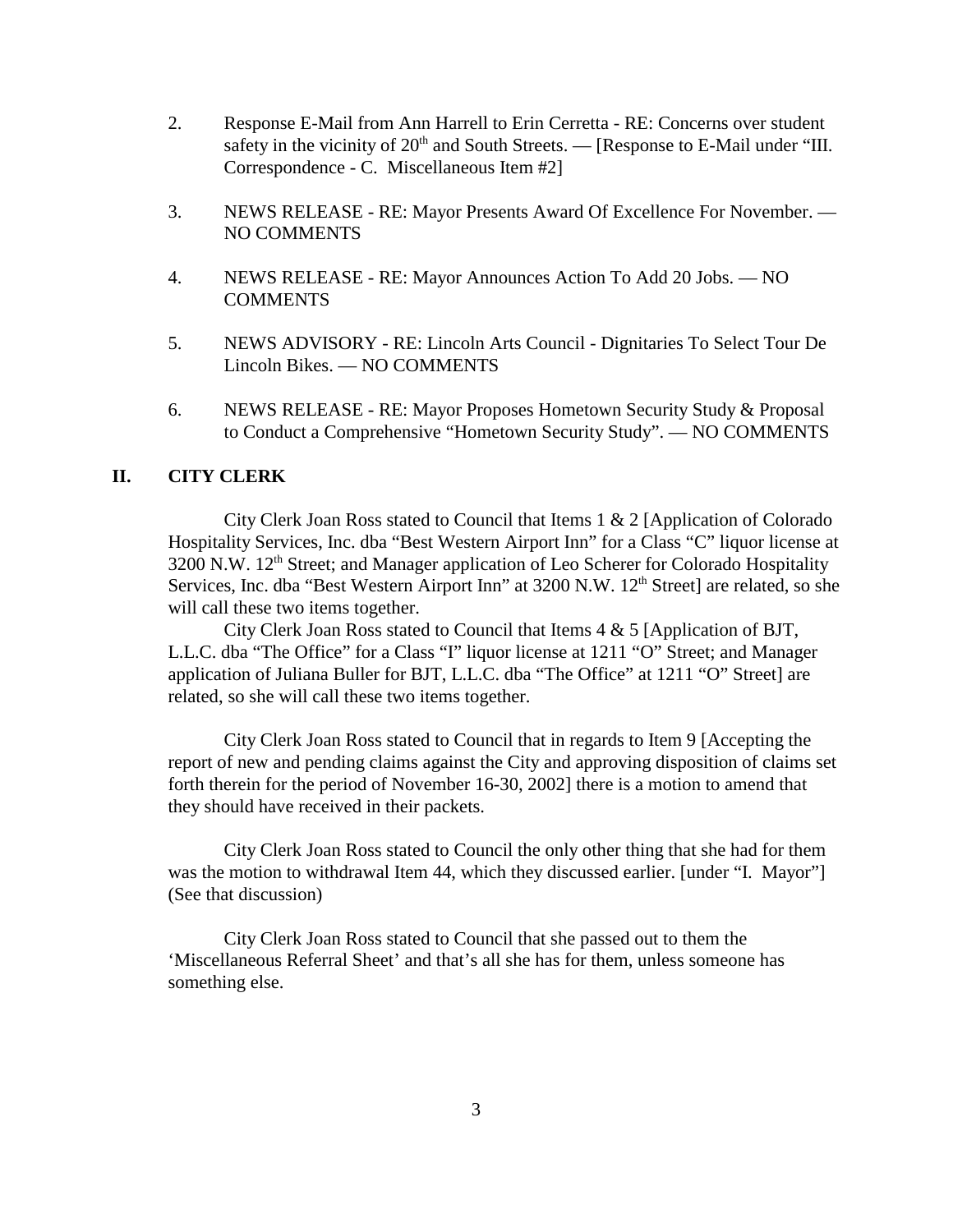Ms. McRoy stated to City Clerk Joan Ross that in regards to Item 10a [Application of Nebraska Agri-Business Association at 1111 Lincoln Mall, Suite 308, to conduct a raffle within the City of Lincoln from December 18, 2002 through January 30, 2003] the date was December  $18<sup>th</sup>$  and that's coming up and asked if this is going to be in time for them. City Clerk Joan Ross stated to Ms. McRoy 'well', they had requested the  $16<sup>th</sup>$  and she called them and talk to their Attorney and they agreed to bump back their start time to the 18<sup>th</sup>. Ms. McRoy stated to City Clerk Joan Ross so the Resolution will take the exact time of when they will start. City Clerk Joan Ross stated to Ms. McRoy 'well', actually after the Mayor signs it, but the date of them wanting to sale is not on the 18<sup>th</sup>, but they got them to bump it back. City Clerk Joan Ross stated to Council that they sent a letter out to all of those individuals/organizations that have conducted raffles of lotteries and they still came in on the date. So, she talked to their Attorney and said that they warned them, so they bumped it back at least two days.

1. Material from Bruce Sweney brought into Council Office by City Clerk Joan Ross - RE: December 16, 2002 Board of Equalization Meeting. — NO COMMENTS

#### **III. CORRESPONDENCE**

#### **A. COUNCIL REQUESTS**

#### **JONATHAN COOK**

- 1. OUTSTANDING Request to **Dana Roper, City Law Department** RE: Sidewalk out to curb (RFI#75 - 7/8/02). — NO COMMENTS
- 2. OUTSTANDING Request to **Fire Chief Mike Spadt/Don Herz, Finance Director** - RE: The Lincoln Fire Department Bond Issue (RFI#80 - 10/09/02). — NO COMMENTS

#### **JON CAMP**

Mr. Camp stated that he would like to 'thank' everybody in the Public Works & Utilities Department for the quick response on [inaudible].

1. OUTSTANDING Request to Allan Abbott, Public Works & Utilities Director**/ Lynn Johnson, Parks & Recreation Director** - RE: Bike path tunnels (RFI#78 - 10/02/02). — **1.) SEE RESPONSE FROM ROGER FIGARD, PUBLIC WORKS & UTILITIES DEPARTMENT RECEIVED ON RFI#78 - 10/11/02**. — NO COMMENTS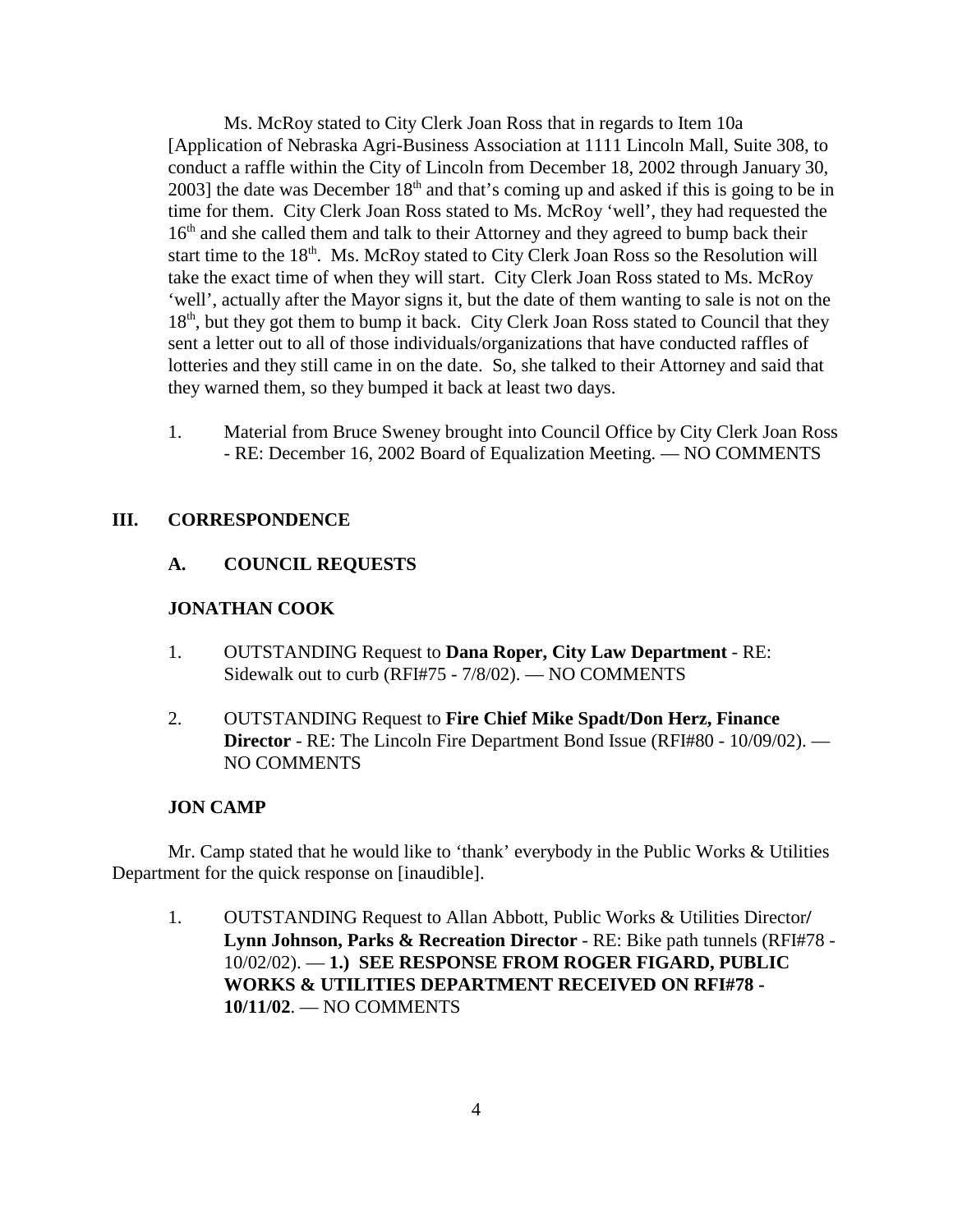2. Letter from Mike Miriovsky, Executive Director, Emergency Medical Services to Jon Camp - RE: In response to your request for information dated December 16, 2002 in reference to the newly created position of Ambulance Worker I and Ambulance Worker II. — NO COMMENTS

## **TERRY WERNER**

- 1. OUTSTANDING Request to **Allan Abbott, Public Works & Utilities Director**/ Larry Worth, StarTran - RE: HandiVan Complaint (RFI#73 - 10/16/02). — **1.) SEE RESPONSE FROM LARRY WORTH, STARTRAN RECEIVED ON RFI#73 - 10/22/02. —** Mr. Werner stated to Tammy Grammer that she can remove this Request For Information (#73) from the Agenda. Ms. Grammer stated to Mr. Werner okay.
- 2. OUTSTANDING Request to **Don Herz, Finance Director**/Police Chief Tom Casady - RE: Parking Meters and Tickets (RFI#79 - 11/15/02). — **1.) SEE RESPONSE FROM CHIEF CASADY, LPD RECEIVED ON RFI #79 - 11/26/02. —** Mr. Werner stated to Tammy Grammer that she can remove this Request For Information (#79) from the Agenda. Ms. Grammer stated to Mr. Werner okay.

## **ANNETTE McROY**

1. Request to Public Works & Utilities Department - Parking Manager, Ken Smith/Margaret Remmenga - RE: The Downtown Marketing Plan for Parking (RFI#121 - 12/04/02). — **1.) SEE RESPONSE FROM KEN SMITH, CITY PARKING MANAGER RECEIVED ON RFI#121 - 12/11/02. —** NO COMMENTS

# **B. DIRECTORS AND DEPARTMENT HEADS**

#### **FINANCE/CITY TREASURER**

1. Material from Don Herz, Finance Director & Melinda J. Jones, City Treasurer - RE: Resolution & Finance Department Treasurer Of Lincoln, Nebraska - Investments Purchased December 2 Thru December 6, 2002. — NO COMMENTS

#### **PUBLIC WORKS & UTILITIES DEPARTMENT**

1. E-Mail from Nicole Fleck-Tooze with response from Thomas S. Shafer, Design Engineer - RE: 84<sup>th</sup> & Pioneers. — NO COMMENTS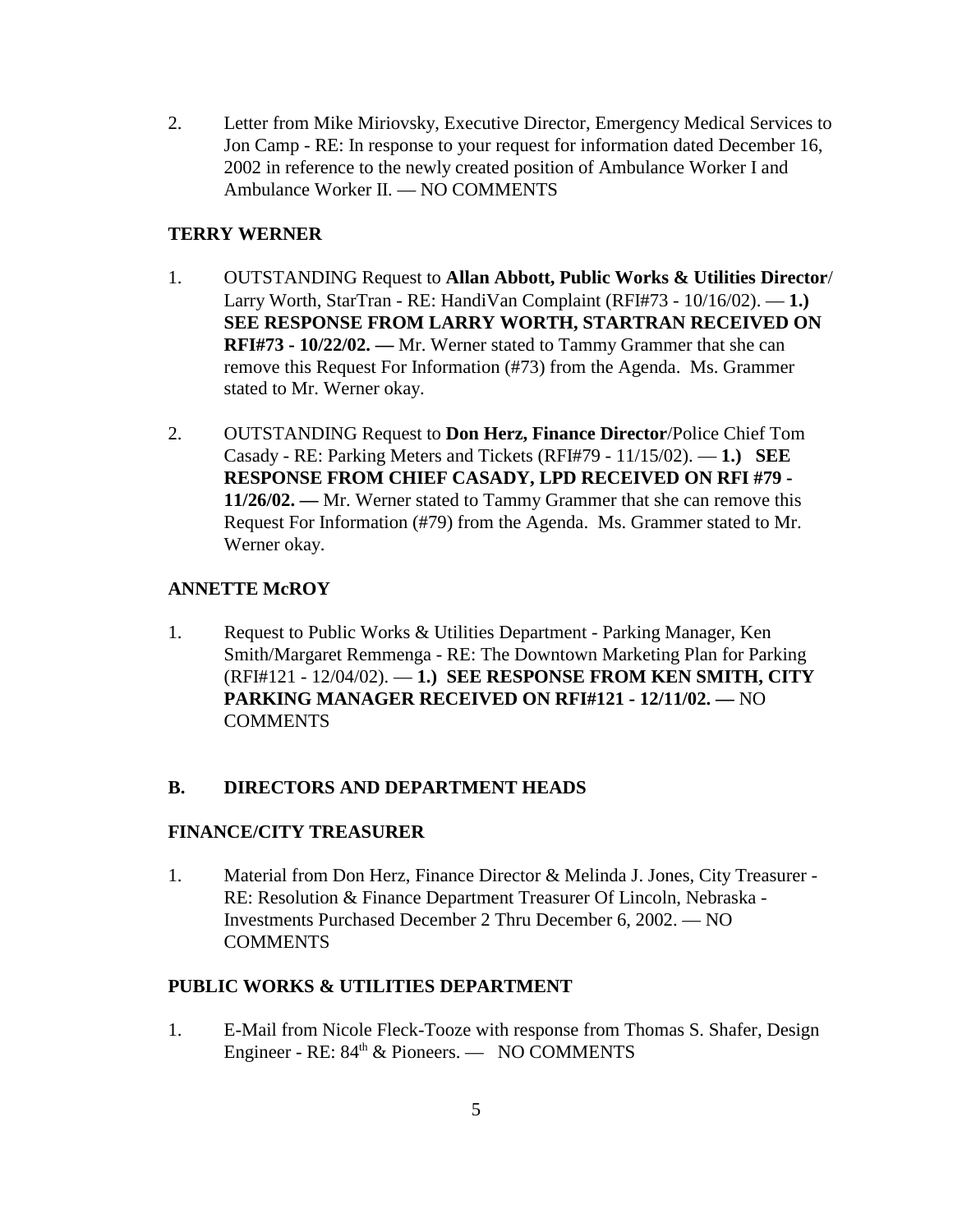2. Public Works & Utilities Advisory - RE: Alley Paving Project To Start - The East-West Alley within the block bounded by Antelope Creek and  $25<sup>th</sup>$  Street from "H" to "J" Streets is scheduled to be paved. — NO COMMENTS

### **C. MISCELLANEOUS**

- 1. Letter from Philip M. Wittig RE: The Cable TV Rates in Lincoln increasing on December  $31<sup>st</sup>$ . — Mr. Cook asked the Law Department to respond to this letter. Dana Roper stated to Mr. Cook okay. Mr. Camp stated that maybe they should have a Pre-Council Meeting on this issue to update them on it and if there's no interest in it, he can drop it. Mr. Cook stated that he doesn't know if they have any authority to do more than suggest, but he also has some interest in discussing it. Mr. Cook stated that they don't even have a franchise agreement. Mayor Wesely stated to Mr. Cook 'right', which is because [inaudible], but they will go to an Arbitration fairly soon, he thinks probably sometime in late January. Mayor Wesely stated that they can have Steve Huggenberger come in and give them an update on it and that's one leverage that they can do and then they can have Time Warner come in and talk about it. Mayor Wesely stated to Dana Roper that they should check with Steve Huggenberger on when that would be appropriate. Mayor Wesely stated to Council that he just talk to Mr. Huggenberger recently and it's just a matter of weeks before they go to what's called a formal process, which is basic in an Arbitration process. Mayor Wesely stated to Council that it would be appropriate for them to get updated at that point and he thinks it's later in January. Mr. Cook stated that they will talk about the possible Pre-Council Meeting and an update from Steve Huggenberger, so in the mean time they will just get a response letter sent back to this person. [Dana Roper will check with Steve Huggenberger about a possible Pre-Council Meeting and an update for the Council Members on this issue.]
- 2. E-Mail from Erin Cerretta RE: Traffic Safety  $20<sup>th</sup>$  Street. Mr. Cook stated that he knows Ann Harrell is working on it. [The response E-Mail for this item is listed under "I. Mayor - #2"]
- 3. E-Mail from Kevin McCarville RE: To vote against Impact Fees for Lincoln at this time. — NO COMMENTS
- 4. E-Mail from Craig M. Chesnut, President, Summit Homes, LLC RE: Impact Fees. — NO COMMENTS
- 5. E-Mail from Shirley A. Neely RE: Impact Fees. NO COMMENTS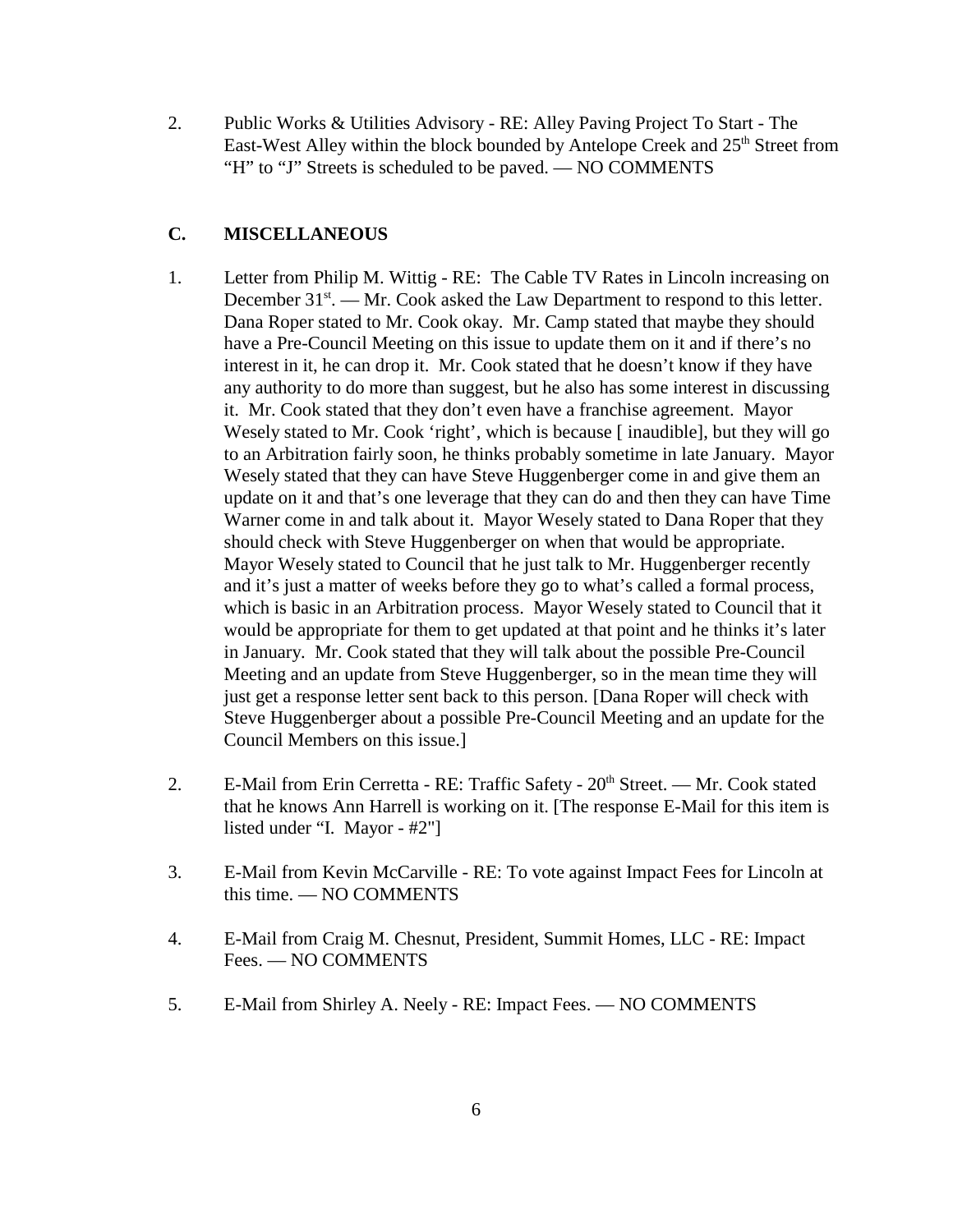- 6. E-Mail from Brian Nehe RE: Hometown Security Study. Mr. Cook stated to Mayor Wesely that this person wants to be on the Committee and so they can handle this one. Mayor Wesely stated to Mr. Cook 'yes', they will take care of it.
- 7. Letter from Jayne Snyder, Chair, Pedestrian/Bicycle Safety Committee to Jim Pearson, Enhancement Program Director, Nebraska Department of Roads - RE: The Committee passed a motion at it's December 10, 2002 meeting to strongly endorse the City of Lincoln's two applications for Transportation Enhancement Funds. — NO COMMENTS
- 8. Letter & Proposed Ordinance from Mark Munger, Local 644 & Ed Sheridan, LPU, Lincoln Firefighters Association - RE: This ordinance will allow for the adoption of a Board of Trustees that will permit for independent governance of the Police & Fire Pension system. (Council received their copies of the letter & the proposed ordinance in their Thursday packet on 12/12/02) (Copy of the Proposed Ordinance is on file in the City Council Office). — NO COMMENTS
- 9. E-Mail from Larry & Gloria Larson RE: Street Naming in the Northern Woods Development. — Mr. Cook asked the Planning Department to respond to this E-Mail. Ray Hill stated to Mr. Cook that they have already taken care of it and they will probably have an ordinance introduced in the first part of January. Mr. Cook stated to Mr. Hill okay and asked if they have replied to this person. Mr. Hill stated to Mr. Cook that he doesn't think they have replied to this person, but they will. Mr. Cook stated to Mr. Hill okay. Ms. Seng asked Ray Hill if they're leaving this as  $82<sup>nd</sup>$  or are they changing it. Mr. Hill stated to Ms. Seng that they have changed them all to 81<sup>st</sup>. Ms. Seng stated to Mr. Hill 'good'.
- 10. E-Mail from Robert C. Ripley, President, Country Club Neighborhood Association - RE: Impact Fee Support. — NO COMMENTS
- 11. E-Mail from Bob Ripley & Stacy James RE: Impact Fee Support. NO **COMMENTS**

# **ADDENDUM (For December 16th)**

- **I. MAYOR NONE**
- **II. CITY CLERK NONE**
- **III. CORRESPONDENCE**
	- **A. COUNCIL REQUESTS -NONE**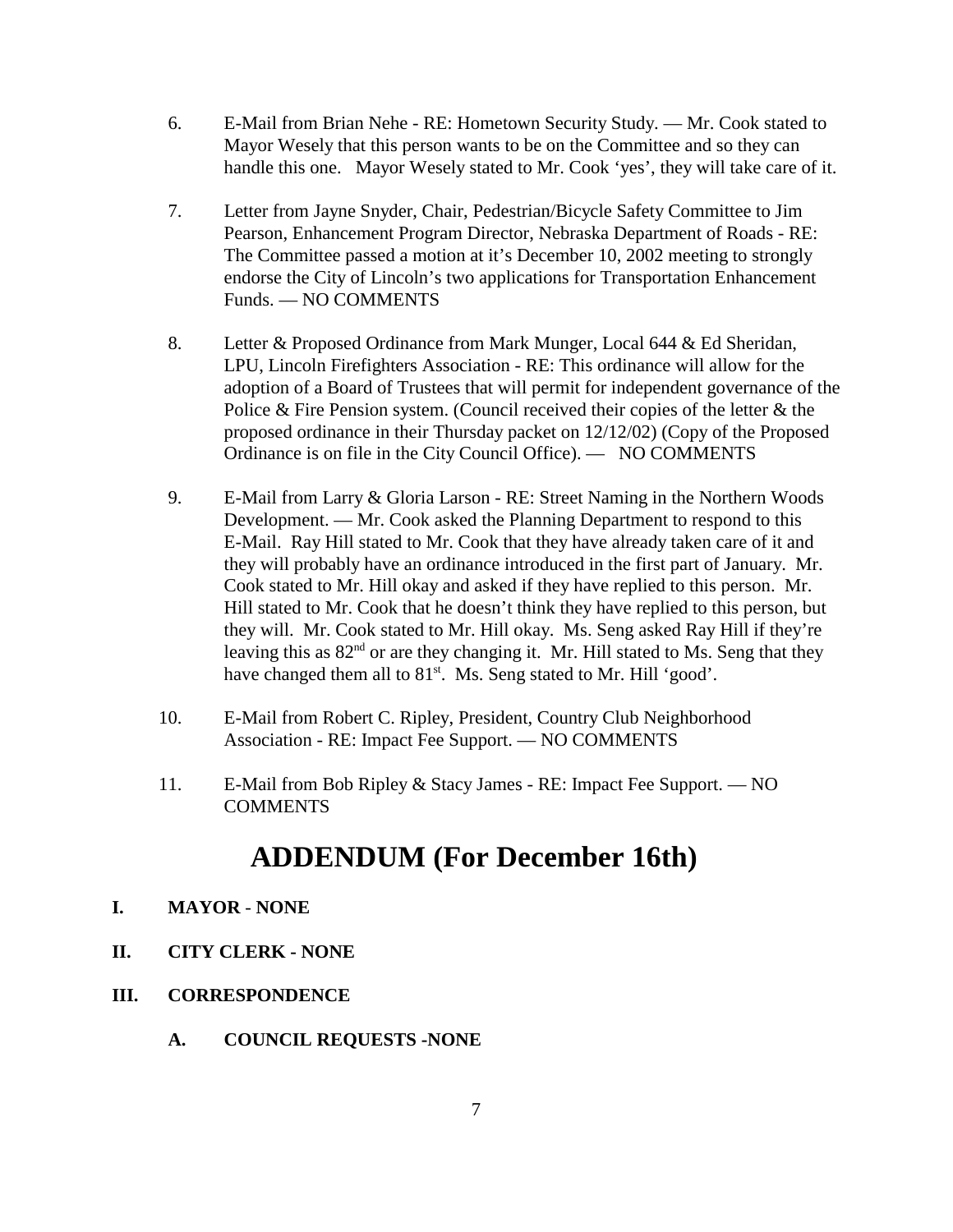#### **B. DIRECTORS AND DEPARTMENT HEADS - NONE**

#### **C. MISCELLANEOUS**

- 1. E-Mail from Doug George, President, Main Street Homes RE: Impact Fees. NO COMMENTS
- 2. E-Mail from Carol L. Hanson RE: Impact Fees. NO COMMENTS
- 3. E-Mail from Lou Nigro RE: Impact Fees. NO COMMENTS
- 4. E-Mail from Bob Hampton, Hampton Development RE: Impact Fees. NO **COMMENTS**
- 5. E-Mail from Jayne Sebby RE: I and other Woods Park neighbors discovered last night that a significant number of Woods Park fir/pine trees are missing. — Mr. Cook asked the Parks & Recreation Department wants going on with this issue. Lynn Johnson stated to Mr. Cook that they were not stolen as the matter of fact, they're still in the park. Mr. Johnson stated to Council that they moved 14 trees in the park and their intent was to provide some screening around the ball field fence from the rest of the park. Mr. Johnson stated that they were poorly placed and they were also big enough trees that they were concerned and this is the time of the year to move everything. Mr. Johnson stated to Council that if you wait until spring it effects the [inaudible] growth on them and they are big enough trees that they didn't want to wait another year. Mr. Johnson stated to Council that they had an Open House on Thursday evening to invite residence to come and see the plants for the Woods Tennis Project that's about to begin. Mr. Johnson stated to Mr. Cook that right after, they sent a memo out to the Park Planning Committee explaining that the trees were poorly placed and some of them were a safety hazard and they plan on developing a landscape plan as part of the Master Plan process this spring. Mr. Johnson stated to Council that they put trees into Woods Park every year as part of the original purchase and sales agreement required to the City to continue to plant trees on an annual basis. Ms. McRoy stated to Mr. Johnson that on a related subject did they spray the trees in some of the City parks that people might want to take home with them. Mr. Johnson stated to Ms. McRoy that they post signs particularly for the Christmas tree size trees and some of them do get sprayed, but they put the signs up everywhere. Mr. Johnson stated to Ms. McRoy that people who take one of these trees home that if you bring it into a warm environment it's a really musky kind of stinky smell. Ms. McRoy stated to Mr. Johnson that she just remembers last year, when all of those people wanted their trees. Mr. Johnson stated to Council that he will give Jayne [Sebby] a call and see if he can sort of calm things down, but the trees are still in the park in a different spot. Mr. Cook 'thanked' Lynn Johnson.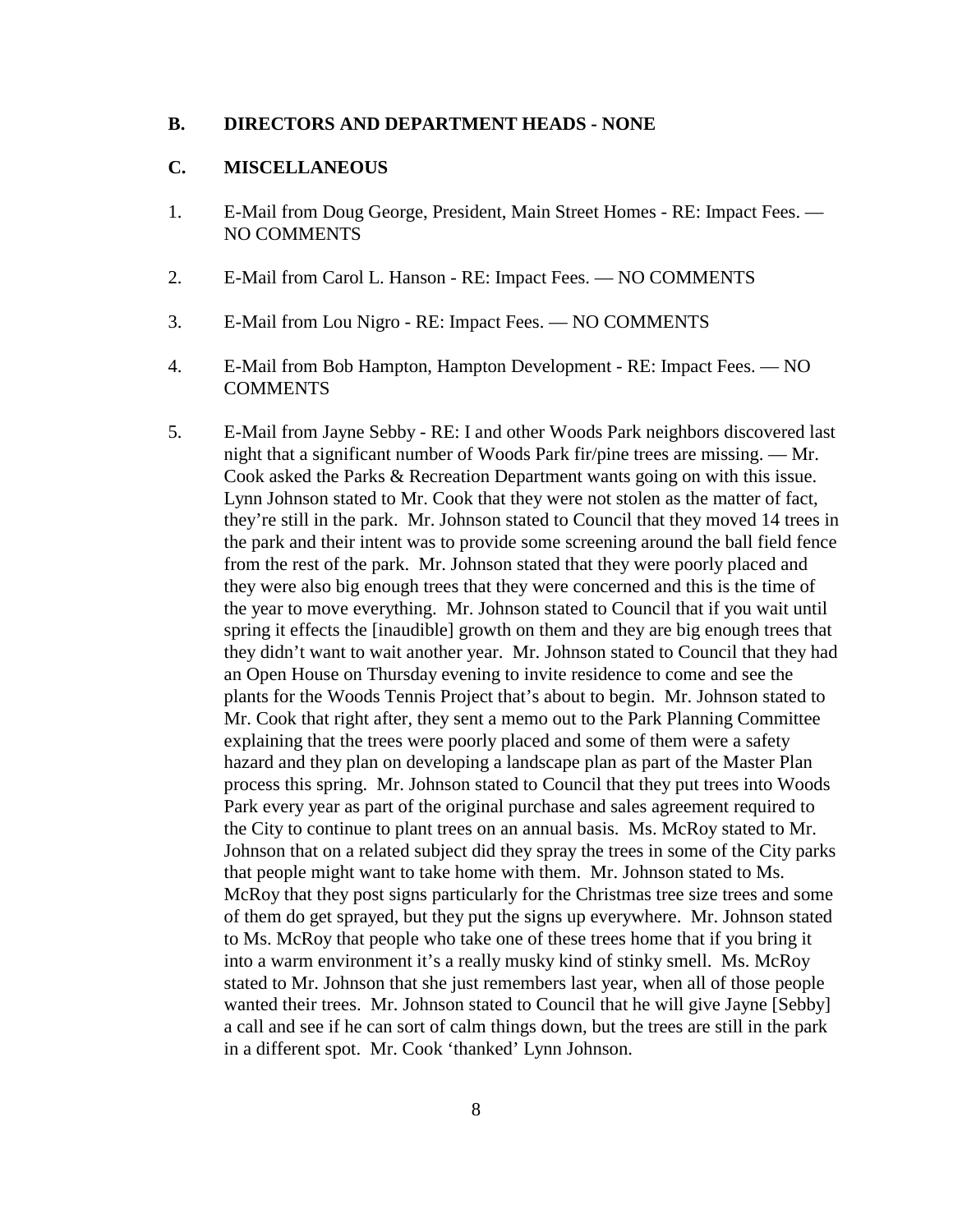- 6. E-Mail from Ward F. Hoppe RE: Impact Fees. NO COMMENTS
- 7. E-Mail from Renee Malone, President of the Clinton Neighborhood Organization - RE: Letter of Support for Impact Fees. — NO COMMENTS
- 8. E-Mail from Russell Miller RE: Impact Fees. NO COMMENTS
- 9. E-Mail from Michael Cornelius, Co-president, Hartley Neighborhood Association - RE: Impact Fees. — NO COMMENTS
- 10. E-Mail from Chris Morford RE: Impact Fees. NO COMMENTS

#### **IV. DIRECTORS**

**POLICE DEPARTMENT -** Chief Casady stated to Council that he's very sorry that he missed last week's Council Meeting. Chief Casady stated to Council that he understands that John Ways Jr., Cowboy and a couple of his dancers were there to testify in front of them and he wants Council to know that they're trying to [inaudible] and fairly enforce the Nudity Ordinance and the 'No Contact' Ordinance. Chief Casady stated to Council this is the second time that performers and patrons at "BabyDoll's" have been cited within the past two months and they will continue to work on it and stated that they can rest a sure them that they are checking for similar violations at all of the businesses in Lincoln that feature topless performers or [inaudible]. Mr. Cook stated to Chief Casady okay.

Ms. McRoy stated to Chief Casady as part of their appearance they talked about their names being put in the newspaper regarding some citation and as she talked to Officer Russ Fosler afterwards that it is really the Lincoln Journal Star that chooses to print people's names. Chief Casady stated to Ms. McRoy that the Lincoln Journal Star does it all the time and indicated that it is always a public record of names and addresses of people who are arrested, which are very common in the newspaper. Chief Casady stated to Council that he does kind of agrees with the testimony of one of the dancers, which he thinks was Olivia, who said that she's scared to have her name and address published in the newspaper. Chief Casady stated to Council that it's a risky business when you're an exotic dancer and it's even riskier when you get arrested by the Police and now all that information about you becomes a public record, so he's kind of hoping that might be one of the effects. Ms. McRoy asked Chief Casady to respond back to them and let them know that it is not really their call what goes into the newspaper that it is a public record. Mr. Cook stated to Chief Casady that perhaps he could inform them that they might want to talk to the newspaper staff about it, since it is actually their decision on what to publish and asked him if that's something he could follow up on. Chief Casady stated to Mr. Cook 'sure'. Mr. Cook stated to Chief Casady okay and 'thanked' him. Ms. McRoy stated to Chief Casady this way they can't come back and say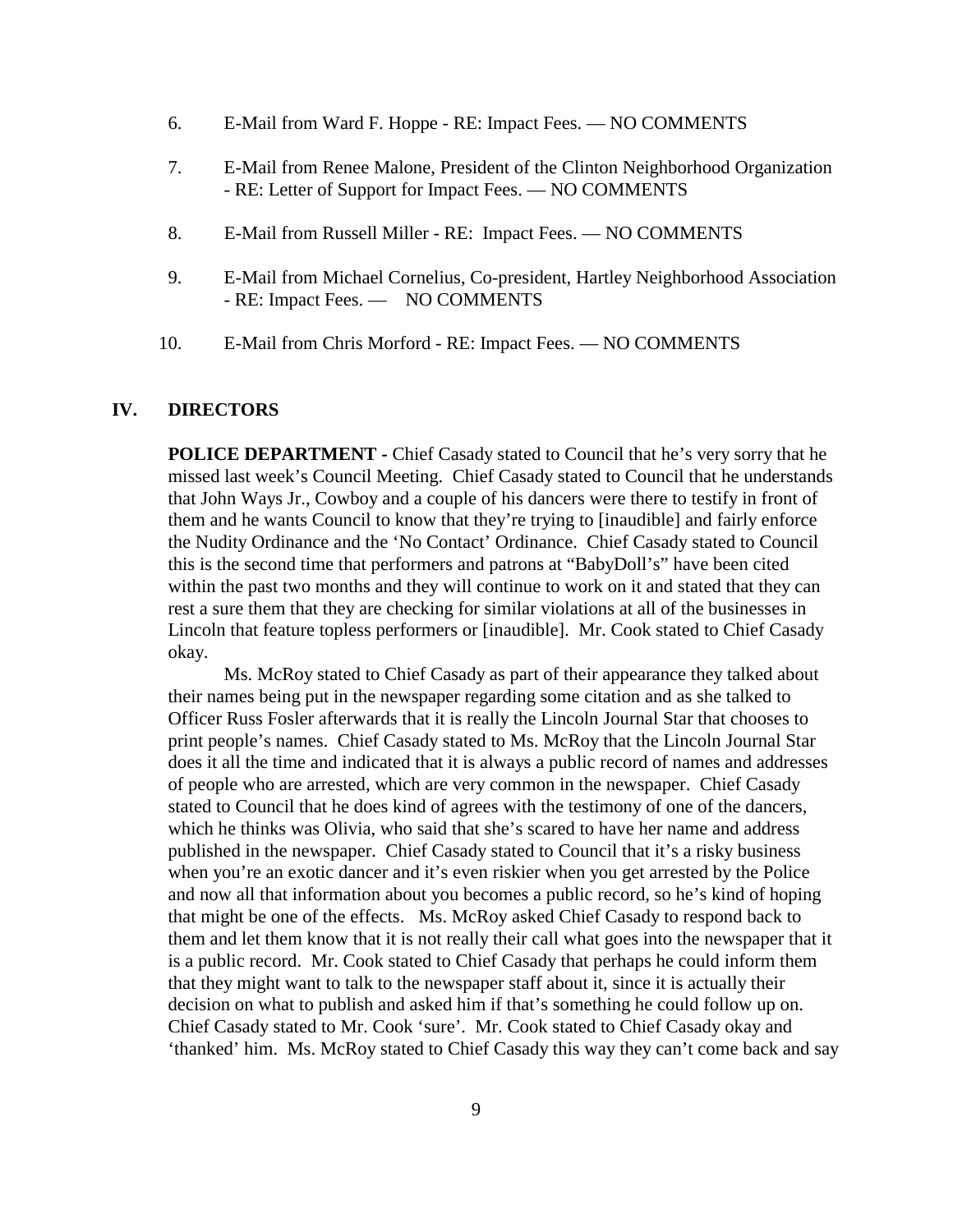that they didn't even follow up on it. Chief Casady stated to Council that he's just trying to make it clear that he thinks it's great that their names and addresses are in the newspaper because he thinks that will help other people from choosing to dance their earnings. Chief Casady stated to Council that his way of thinking is that this is one more effective thing that they can do by enforcing the law is encouraging the dancers that are on the network with the exotic dancers around the Midwest to apply their trade some place else instead of Lincoln, which would be a good thing.

#### **V. CITY COUNCIL MEMBERS**

#### **TERRY WERNER - NO COMMENTS**

#### **COLEEN SENG - NO COMMENTS**

#### **GLENN FRIENDT - NO COMMENTS**

#### **JONATHAN COOK**

Mr. Cook asked the Parks & Recreation Department about the Club House for the Tennis Group in Woods Park on how it is being paid for exactly. Lynn Johnson stated to Mr. Cook that about half of it is from part of the Woods campaign funds, which they raised about \$750,000 and \$250,000 went to construct the three new courts west of the bubble and the other half million dollars is going into the new Club House and [inaudible] for the improvements in landscaping. Mr. Johnson stated to Mr. Cook that the other half of the combined projects is about a \$1.1 million project and the other half of the funding is coming from City funds, which is all keno money. Mr. Cook stated to Mr. Johnson okay.

Mr. Cook stated to the Public Works & Utilities Department regarding the light at Capitol Parkway and South Street about the 'No Right Turn' on red and asked what's happening on it and if there has been any change on it. Allan Abbott stated to Mr. Cook that he can't remember, but he will check on it. Mr. Werner commented to Mr. Abbott that he thinks something has been done, but he's not for sure. Mr. Abbott stated to Mr. Cook that he will check on it. Mr. Cook stated to Mr. Abbott okay and stated that he is curious about if it changed and if so what did change to let him know, so he can pass it on. Mr. Abbott stated to Mr. Cook okay.